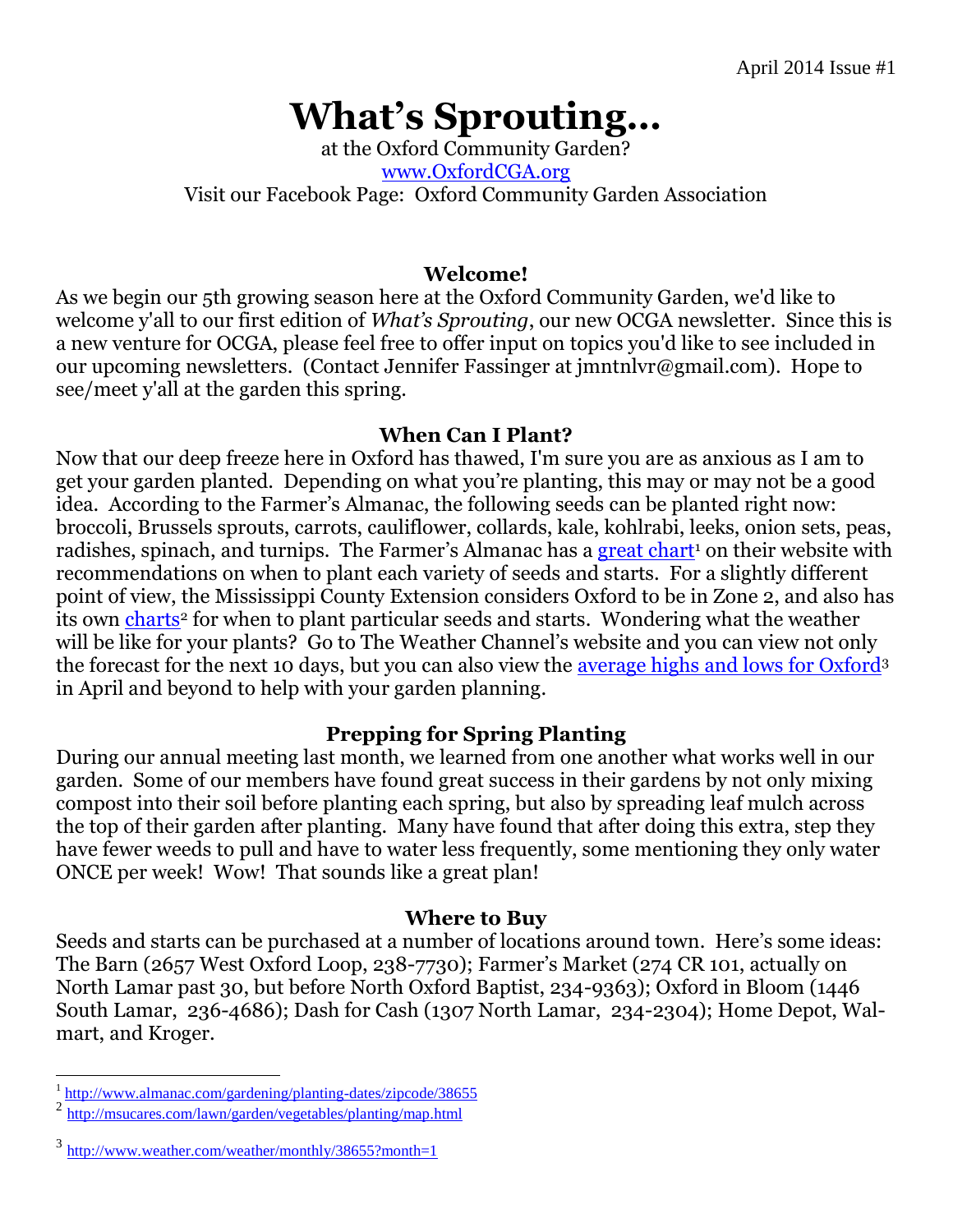## **Throw Out Your Probiotic - Garden Instead!**

Are you aware those little sprouts growing in your garden could be the answer to your digestive problems? Experts on fermented foods explain how growing your own vegetables and fermenting them (like sauerkraut) can provide a much higher, more digestible, and more potent probiotic than can ever be manufactured and sold in a bottle. *The Art of Fermentation* by Sandor Katz explains the why, the how to, and the benefits of fermenting your own garden grown produce. Can't spare the time to read this excellent book? Dr. Joseph Mercola has a great article summing up the [benefits of fermenting](http://articles.mercola.com/sites/articles/archive/2013/12/29/sandor-katz-on-fermented-foods.aspx)4.

## **Plots and Memberships Available**

Don't have room at your home to garden? Looking for a place to meet other like-minded individuals interested in growing healthy food to feed yourself, your family, and maybe even the Oxford community? The Oxford Community Garden has plots available. Available on a first-come-first serve basis: 4' x 8' plots are \$15 per year, 10' x 16' plots are \$20, and 16' x 16' plots are \$25 (prices include \$10 OCGA membership fee). Maybe you have a garden at home but would like to meet others who share your passion. The OCGA also has members who do not have a plot at the garden but do share in the fun and learning of the garden. Recent education events sponsored by the garden have included classes on canning and ridding our plants of pests. To inquire about becoming a plot-holder at the garden, please send us an email [\(oxfordcga@gmail.com\)](mailto:oxfordcga@gmail.com). If you just want to support OCGA by becoming a member, please visit our website (www.OxfordCGA.org).

# **Oxford Community Garden Association Elects Board Members**

A big thank you goes out to our new and old OCGA Board Members who volunteer to work to keep our garden going strong:

- President: Jason Hoeksema (234-4152, [Jason.hoeksema@gmail.com\)](mailto:Jason.hoeksema@gmail.com)
- Treasurer: Kathy Wachter
- Secretary: Ashley Fly

 $\overline{a}$ 

- At-large Board Member: Sunny Young
- At-large Board Member: Benjamin Koltai  $\bullet$
- Garden Committee Chair & Garden Manager: Tiffany Bensen
- Community Harvest Chair: Vicki Reithel
- Landscaping Chair: Mary Hartwell Howorth
- Education Chair: Katelynn Dillard  $\bullet$

To find contact information for all board members and committee chairs, please visit our website (www.OxfordCGA.org).

# **Garden Work Day**

Plan to spend the morning out at the garden doing some Spring Cleaning. After a long cold winter, the common space in our garden is in need of some TLC, and what better way to get something done than get together and all pitch in! Our next work day will be either the second or third weekend this month (April). Watch for an email about it and an announcement on the garden website. Y'all come out and join us, ya hear?

<sup>&</sup>lt;sup>4</sup> http://articles.mercola.com/sites/articles/archive/2013/12/29/sandor-katz-on-fermented-foods.aspx